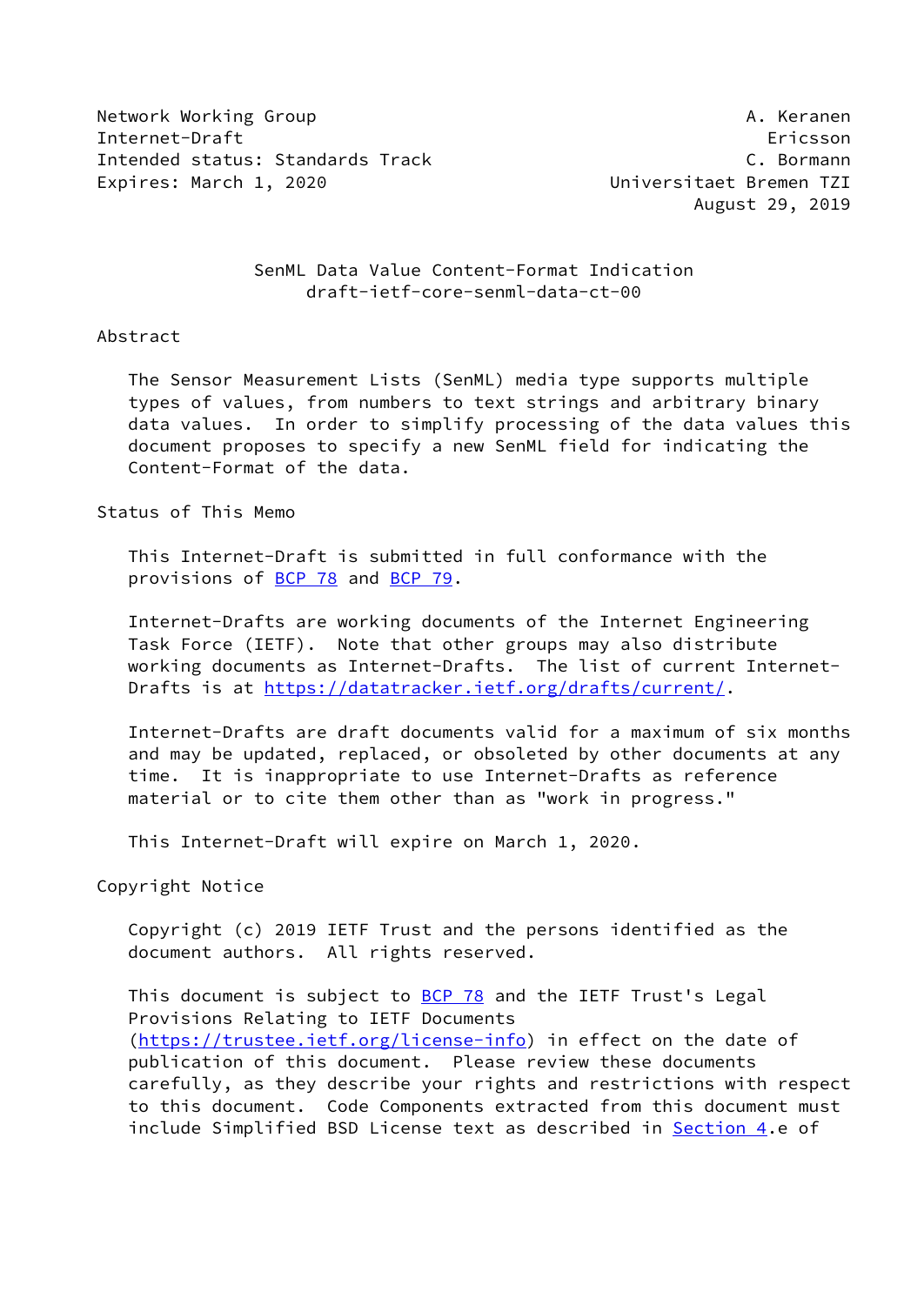<span id="page-1-1"></span>Internet-Draft SenML Data Value Content-Format Indication August 2019

 the Trust Legal Provisions and are provided without warranty as described in the Simplified BSD License.

Table of Contents

|  | $\underline{3}$ . SenML Content-Format ("ct") Field 3                       |  |
|--|-----------------------------------------------------------------------------|--|
|  | $\frac{4}{1}$ . Using Content-Type and Content-Coding With the "ct" Field 3 |  |
|  | $\overline{5}$ . SenML Base Content-Format ("bct") Field 4                  |  |
|  |                                                                             |  |
|  |                                                                             |  |
|  |                                                                             |  |
|  | <u> 9</u> . References <u>5</u>                                             |  |
|  | 9.1. Normative References 5                                                 |  |
|  | 9.2. Informative References 5                                               |  |
|  |                                                                             |  |
|  |                                                                             |  |

<span id="page-1-0"></span>[1](#page-1-0). Introduction

The Sensor Measurement Lists (SenML) media type [\[RFC8428](https://datatracker.ietf.org/doc/pdf/rfc8428)] can be used to send various different kinds of data. In the example given in Figure 1, a temperature value, an indication whether a lock is open, and a data value (with SenML field "vd") read from an NFC reader is sent in a single SenML pack.

```
\lceil {"bn":"urn:dev:ow:10e2073a01080063:","n":"temp","u":"Cel","v":7.1},
  {"n":"open","vb":false},
  {"n":"nfc-reader","vd":"aGkgCg"}
]
```
Figure 1: SenML pack with unidentified binary data

 The receiver is expected to know how to decode the data in the "vd" field based on the context, e.g., name of the data source and out-of band knowledge of the application. However, this context may not always be easily available to entities processing the SenML pack. To facilitate automatic decoding it is useful to be able to indicate an Internet media type and content-coding right in the SenML Record. The CoAP Content-Format (Section [12.3 in \[RFC7252\]](https://datatracker.ietf.org/doc/pdf/rfc7252#section-12.3)) provides just this information; enclosing a Content-Format number (in this case number 60 as defined for media type application/cbor in [\[RFC7049](https://datatracker.ietf.org/doc/pdf/rfc7049)]) in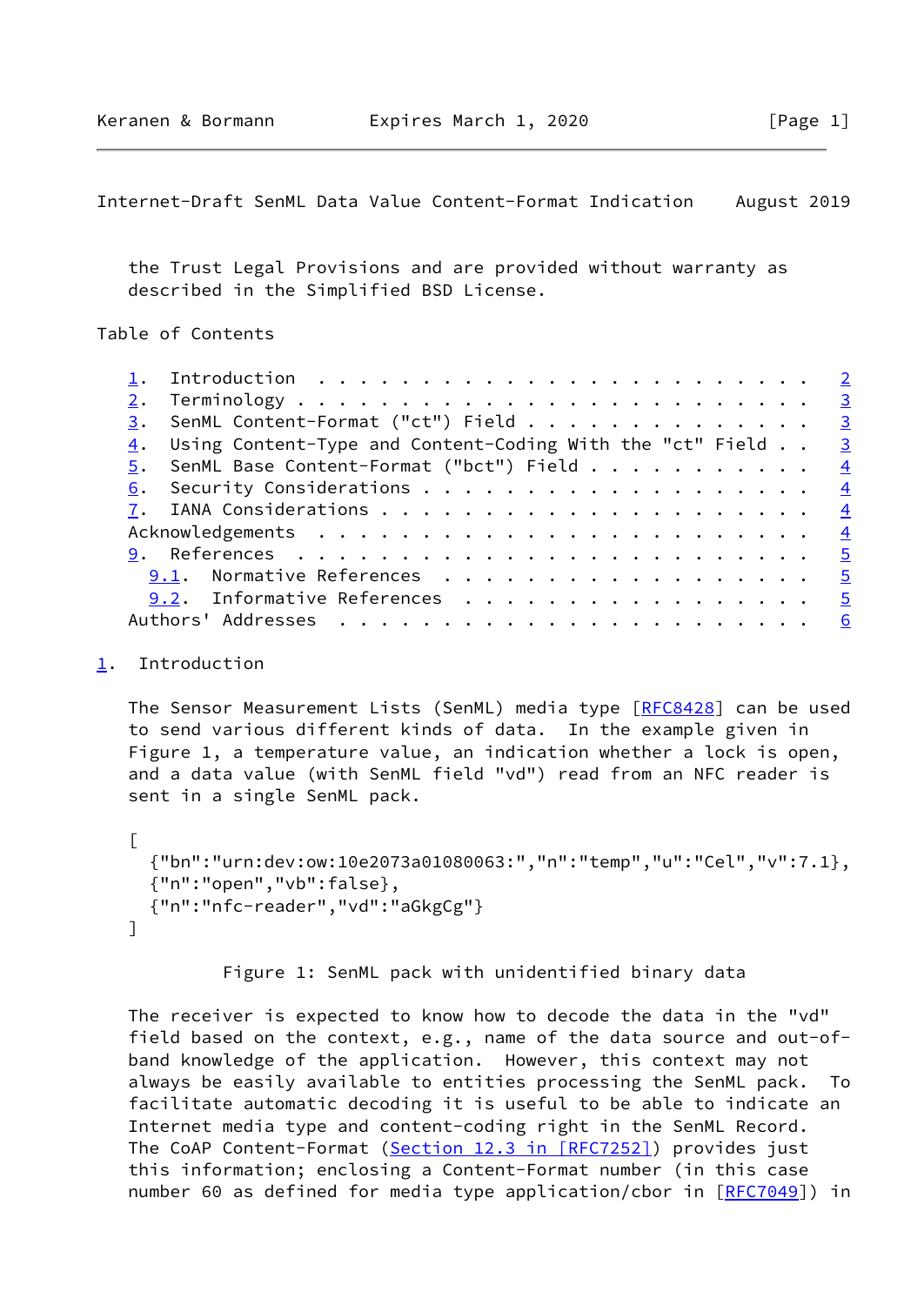the Record is illustrated in Figure 2. All registered CoAP content formats are listed in the Content Formats subregistry of the CoRE Parameters registry [\[IANA.core-parameters](#page-5-2)].

| Keranen & Bormann | Expires March 1, 2020 | [Page 2] |
|-------------------|-----------------------|----------|
|                   |                       |          |

<span id="page-2-1"></span>Internet-Draft SenML Data Value Content-Format Indication August 2019

{"n":"nfc-reader", "vd":"gmNmb28YKg", "ct":60}

Figure 2: SenML Record with binary data identified as CBOR

 In this example SenML Record the data value contains a string "foo" and a number 42 encoded in a CBOR [[RFC7049](https://datatracker.ietf.org/doc/pdf/rfc7049)] array. Since the example above uses the JSON format of SenML, the data value containing the binary CBOR value is base64-encoded. The data value after base64 decoding is shown with CBOR diagnostic notation in Figure 3.

 $82$  # array(2) 63 # text(3) 666F6F # "foo" 18 2A  $\#$  unsigned(42)

Figure 3: Example Data Value in CBOR diagnostic notation

## <span id="page-2-0"></span>[2](#page-2-0). Terminology

 The key words "MUST", "MUST NOT", "REQUIRED", "SHALL", "SHALL NOT", "SHOULD", "SHOULD NOT", "RECOMMENDED", "NOT RECOMMENDED", "MAY", and "OPTIONAL" in this document are to be interpreted as described in [BCP 14](https://datatracker.ietf.org/doc/pdf/bcp14) [\[RFC2119](https://datatracker.ietf.org/doc/pdf/rfc2119)] [\[RFC8174](https://datatracker.ietf.org/doc/pdf/rfc8174)] when, and only when, they appear in all capitals, as shown here.

 Readers should also be familiar with the terms and concepts discussed in [[RFC8428\]](https://datatracker.ietf.org/doc/pdf/rfc8428). Awareness of terminology issues discussed in [\[I-D.bormann-core-media-content-type-format\]](#page-5-3) can also be very helpful.

## <span id="page-2-2"></span>[3](#page-2-2). SenML Content-Format ("ct") Field

 When a SenML Record contains a Data Value field ("vd"), the Record MAY also include a Content-Format indication field. The Content- Format indication uses label "ct" and an unsigned integer value in the range of 0-65535 indicating the CoAP Content-Format of the data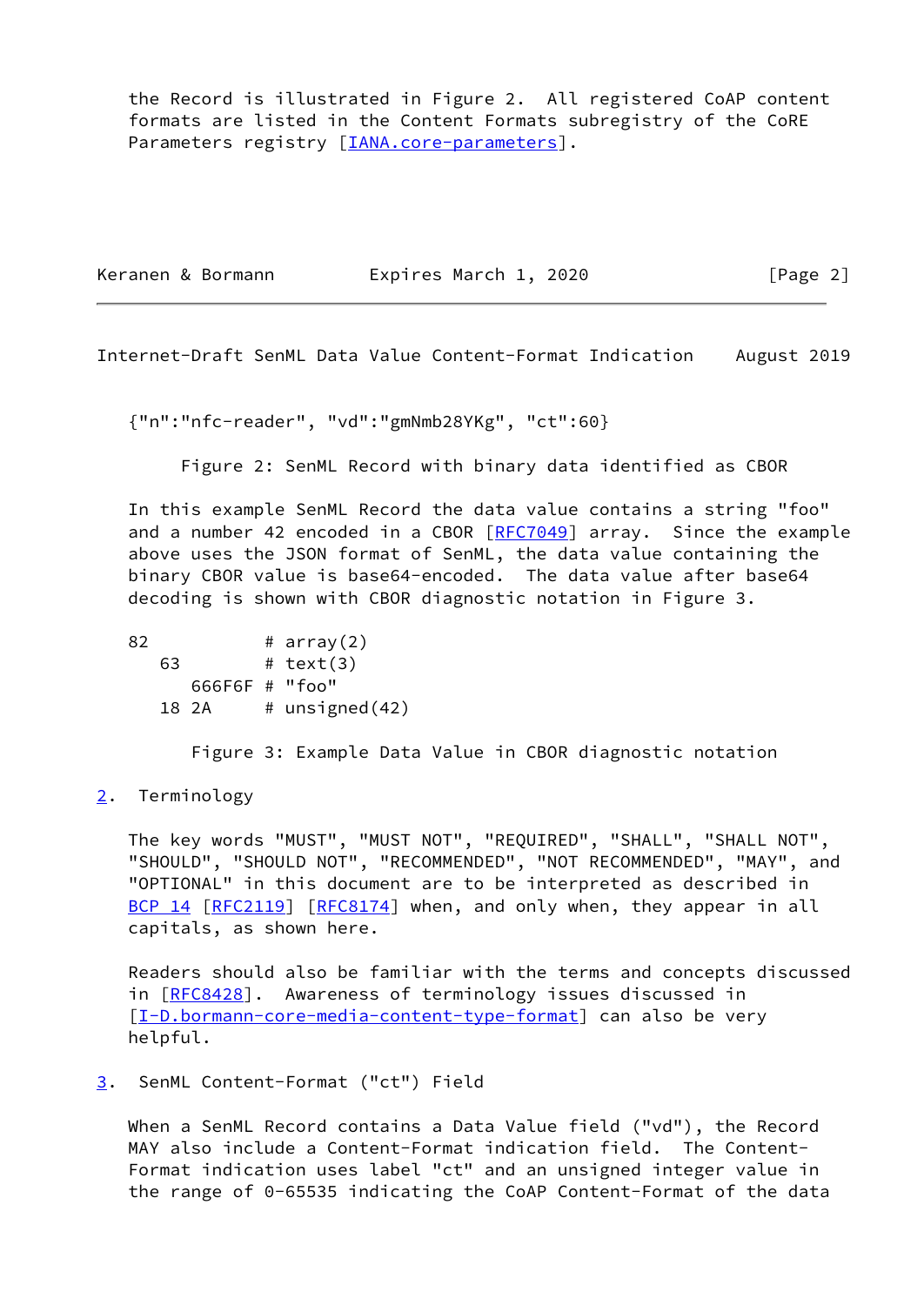(similar to CoRE Link Format [\[RFC6690](https://datatracker.ietf.org/doc/pdf/rfc6690)] "ct" attribute, except that the Link Format attribute happens to be encoded as a string).

<span id="page-3-0"></span>[4](#page-3-0). Using Content-Type and Content-Coding With the "ct" Field

 Since some Internet media types and their content coding and parameter alternatives do not have assigned CoAP Content-Format identifiers, the "ct" field can alternatively be used to indicate the Content-Type and Content-Coding of the data. If Content-Coding is not specified with Content-Type, identity (i.e., no) transformation is used.

| Expires March 1, 2020<br>Keranen & Bormann | [Page 3] |
|--------------------------------------------|----------|
|--------------------------------------------|----------|

<span id="page-3-2"></span>Internet-Draft SenML Data Value Content-Format Indication August 2019

 If Content-Coding is used, the content-coding value (e.g., "deflate") MUST be prefixed with "@" and concatenated with the media type and parameters (if any). For example: "application/json@deflate".

<span id="page-3-1"></span>[5](#page-3-1). SenML Base Content-Format ("bct") Field

 The Base Content-Format Field, label "bct", provides a default value for the Content-Format Field (label "ct") within its range. The range of the base field includes the record containing it, up to (but not including) the next record containing a "bct" field, if any, or up to the end of the pack otherwise. Resolution [\(Section](https://datatracker.ietf.org/doc/pdf/rfc8428#section-4.6) 4.6 of  [\[RFC8428\]](https://datatracker.ietf.org/doc/pdf/rfc8428#section-4.6)) of this base field is performed by adding its value with the label "ct" to all records in this range that carry a "vd" field but do not already contain a Content-Format ("ct") field.

<span id="page-3-3"></span>[6](#page-3-3). Security Considerations

 The indication of a media type in the data does not exempt a consuming application from properly checking its inputs. Also, the ability for an attacker to supply crafted SenML data that specify media types chosen by the attacker may expose vulnerabilities of handlers for these media types to the attacker.

<span id="page-3-4"></span>[7](#page-3-4). IANA Considerations

 IANA is requested to assign new labels in the "SenML Labels" subregistry of the SenML registry [*IANA.senml*] (as defined in [\[RFC8428](https://datatracker.ietf.org/doc/pdf/rfc8428)]) for the Content-Format indication as per Table 1: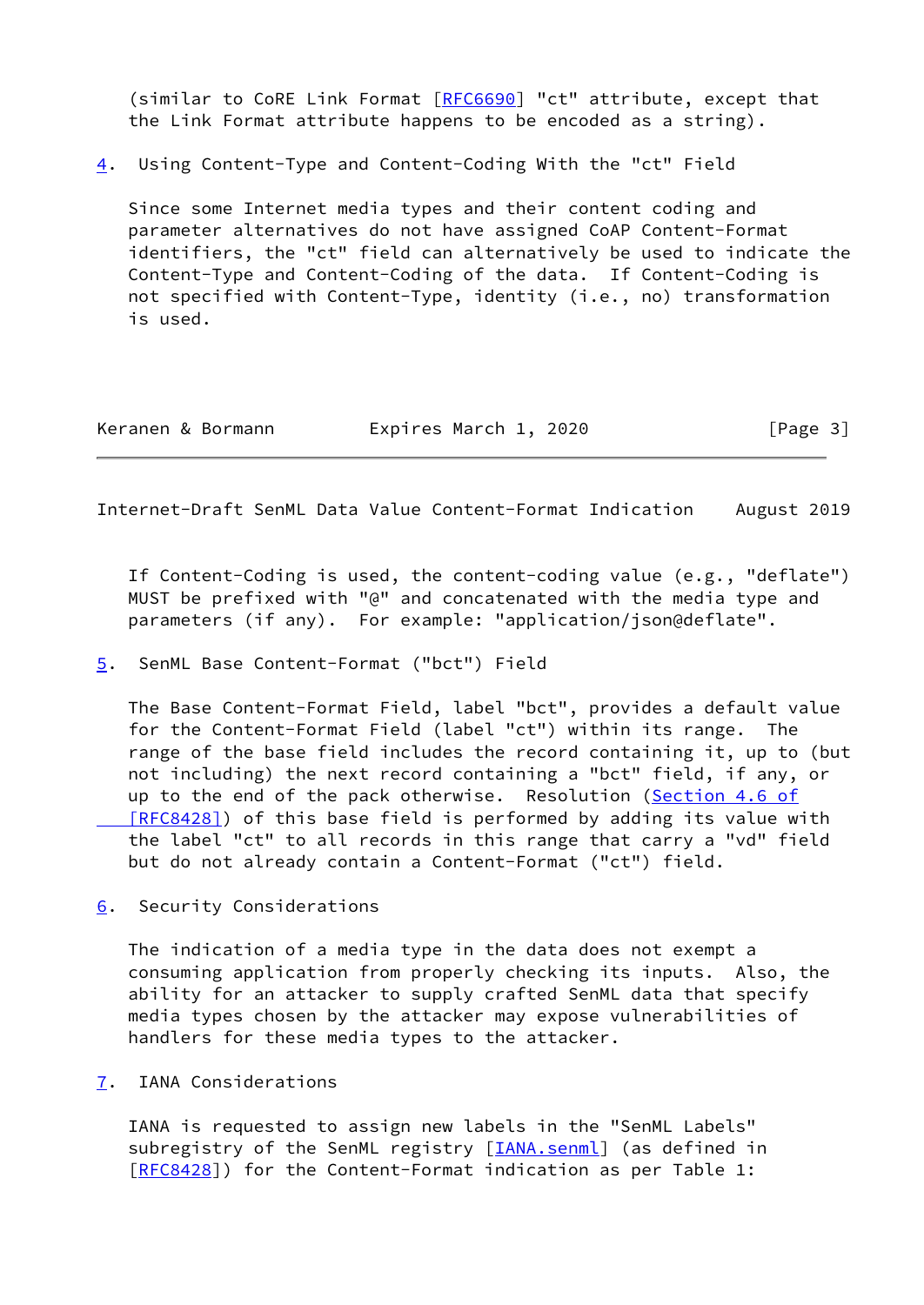|                               | Name   Label   JSON Type          | XML Type | Reference        |
|-------------------------------|-----------------------------------|----------|------------------|
| Base Content-   bct<br>Format | Number/String   int/string   this |          | document         |
| Content-Format   ct           | Number/String   int/string        |          | this<br>document |

Table 1: IANA Registration for new SenML Labels

Acknowledgements

 The authors would like to thank Sergio Abreu for the discussions leading to the design of this extension.

|  | Keranen & Bormann | Expires March 1, 2020 |  | [Page 4] |
|--|-------------------|-----------------------|--|----------|
|--|-------------------|-----------------------|--|----------|

<span id="page-4-1"></span>Internet-Draft SenML Data Value Content-Format Indication August 2019

## <span id="page-4-0"></span>[9](#page-4-0). References

<span id="page-4-2"></span>[9.1](#page-4-2). Normative References

<span id="page-4-3"></span>[IANA.senml]

 IANA, "Sensor Measurement Lists (SenML)", <[http://www.iana.org/assignments/senml>](http://www.iana.org/assignments/senml).

- [RFC2119] Bradner, S., "Key words for use in RFCs to Indicate Requirement Levels", [BCP 14](https://datatracker.ietf.org/doc/pdf/bcp14), [RFC 2119](https://datatracker.ietf.org/doc/pdf/rfc2119), DOI 10.17487/RFC2119, March 1997, <[https://www.rfc-editor.org/info/rfc2119>](https://www.rfc-editor.org/info/rfc2119).
- [RFC7049] Bormann, C. and P. Hoffman, "Concise Binary Object Representation (CBOR)", [RFC 7049,](https://datatracker.ietf.org/doc/pdf/rfc7049) DOI 10.17487/RFC7049, October 2013, [<https://www.rfc-editor.org/info/rfc7049](https://www.rfc-editor.org/info/rfc7049)>.
- [RFC7252] Shelby, Z., Hartke, K., and C. Bormann, "The Constrained Application Protocol (CoAP)", [RFC 7252](https://datatracker.ietf.org/doc/pdf/rfc7252), DOI 10.17487/RFC7252, June 2014, <[https://www.rfc-editor.org/info/rfc7252>](https://www.rfc-editor.org/info/rfc7252).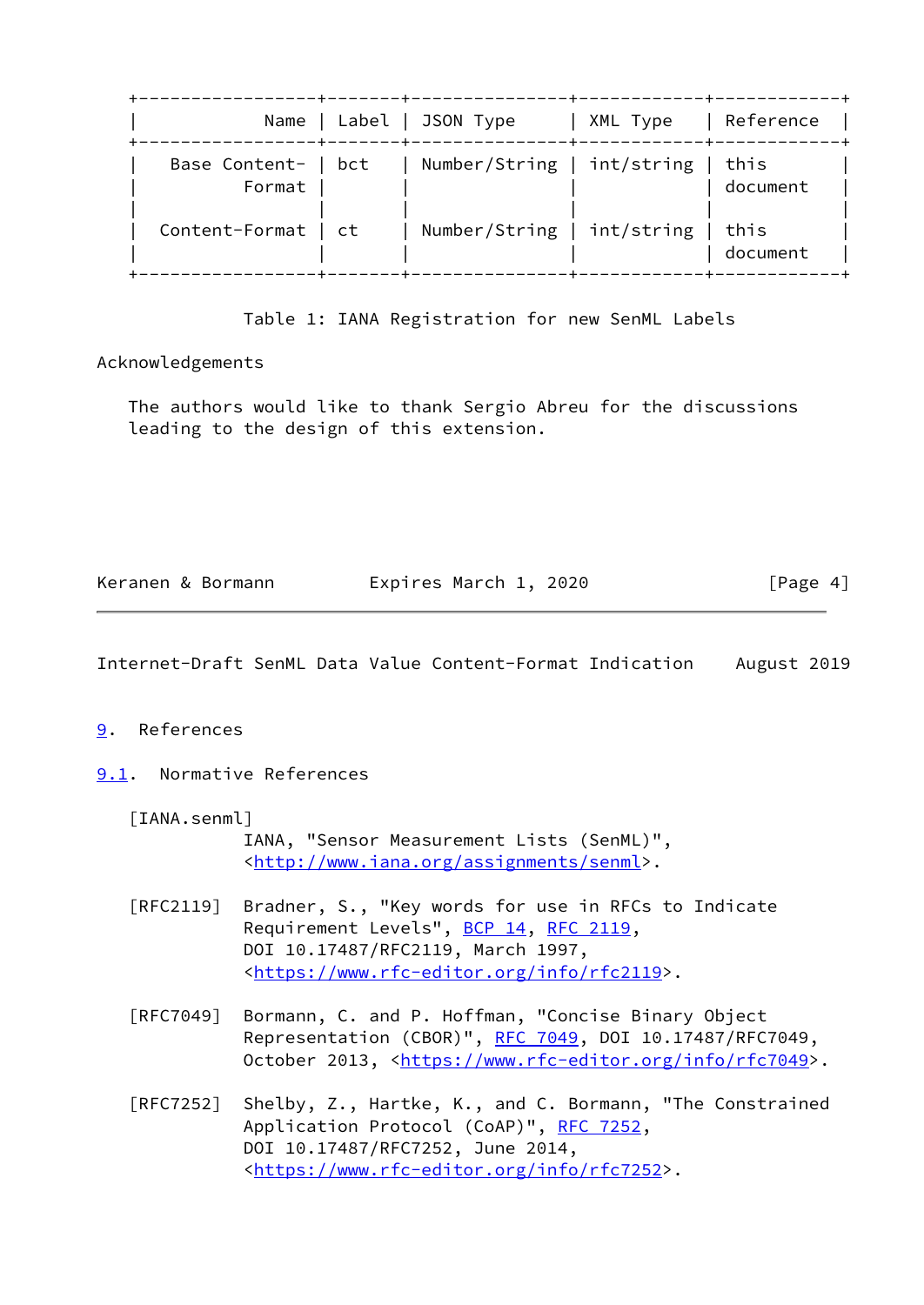- [RFC8174] Leiba, B., "Ambiguity of Uppercase vs Lowercase in [RFC](https://datatracker.ietf.org/doc/pdf/rfc2119) [2119](https://datatracker.ietf.org/doc/pdf/rfc2119) Key Words", [BCP 14](https://datatracker.ietf.org/doc/pdf/bcp14), [RFC 8174,](https://datatracker.ietf.org/doc/pdf/rfc8174) DOI 10.17487/RFC8174, May 2017, [<https://www.rfc-editor.org/info/rfc8174](https://www.rfc-editor.org/info/rfc8174)>.
- [RFC8428] Jennings, C., Shelby, Z., Arkko, J., Keranen, A., and C. Bormann, "Sensor Measurement Lists (SenML)", [RFC 8428](https://datatracker.ietf.org/doc/pdf/rfc8428), DOI 10.17487/RFC8428, August 2018, <[https://www.rfc-editor.org/info/rfc8428>](https://www.rfc-editor.org/info/rfc8428).
- <span id="page-5-0"></span>[9.2](#page-5-0). Informative References

<span id="page-5-3"></span> [I-D.bormann-core-media-content-type-format] Bormann, C., "On Media-Types, Content-Types, and related terminology", [draft-bormann-core-media-content-type](https://datatracker.ietf.org/doc/pdf/draft-bormann-core-media-content-type-format-01) [format-01](https://datatracker.ietf.org/doc/pdf/draft-bormann-core-media-content-type-format-01) (work in progress), July 2019.

<span id="page-5-2"></span> [IANA.core-parameters] IANA, "Constrained RESTful Environments (CoRE) Parameters", <[http://www.iana.org/assignments/core-parameters>](http://www.iana.org/assignments/core-parameters).

 [RFC6690] Shelby, Z., "Constrained RESTful Environments (CoRE) Link Format", [RFC 6690,](https://datatracker.ietf.org/doc/pdf/rfc6690) DOI 10.17487/RFC6690, August 2012, <[https://www.rfc-editor.org/info/rfc6690>](https://www.rfc-editor.org/info/rfc6690).

| Keranen & Bormann | Expires March 1, 2020 | [Page 5] |
|-------------------|-----------------------|----------|
|-------------------|-----------------------|----------|

<span id="page-5-1"></span>Internet-Draft SenML Data Value Content-Format Indication August 2019

Authors' Addresses

 Ari Keranen Ericsson Jorvas 02420 Finland

Email: ari.keranen@ericsson.com

 Carsten Bormann Universitaet Bremen TZI Postfach 330440 Bremen D-28359 Germany